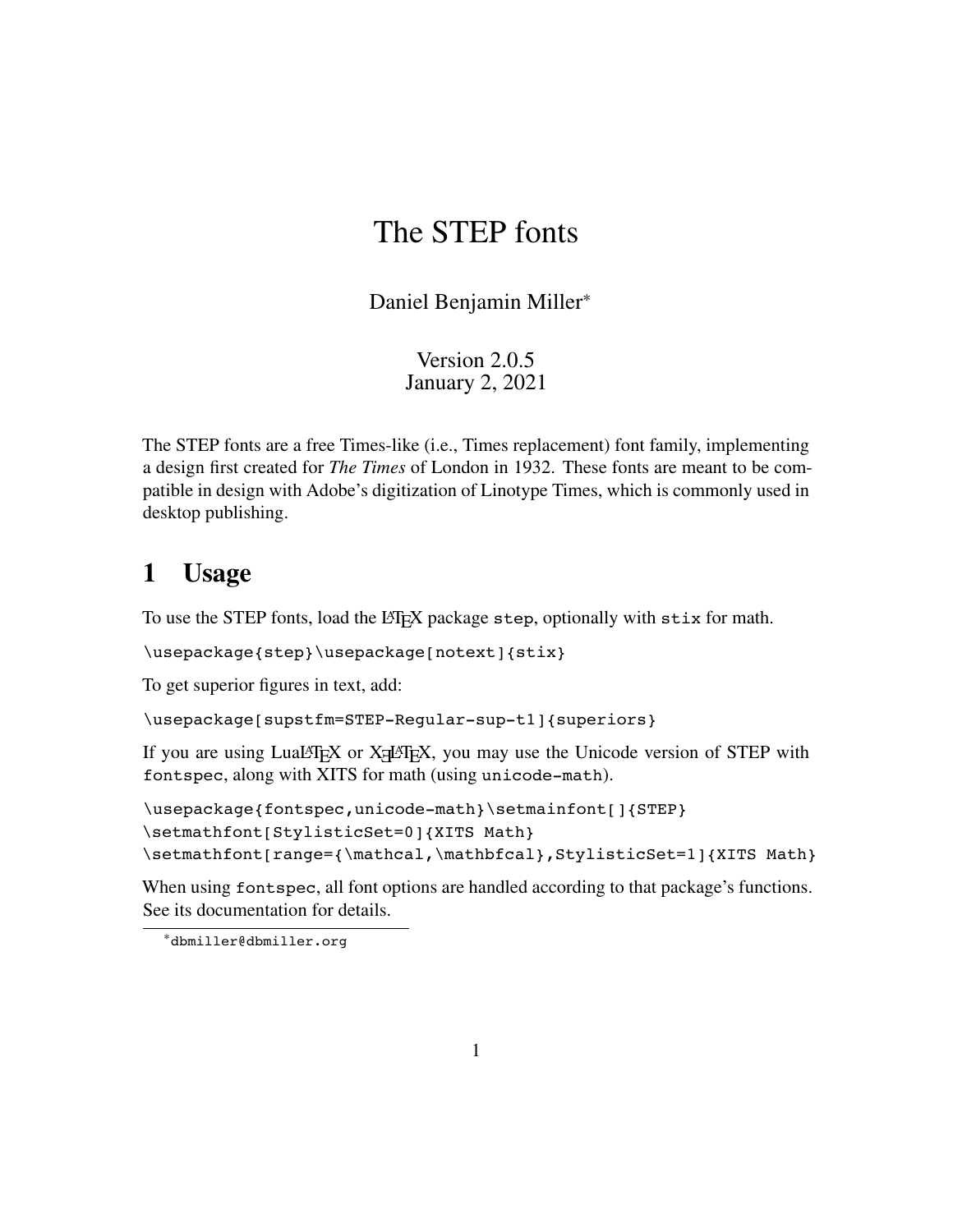#### **1.1 Package options**

| Package Option Feature |                                         |
|------------------------|-----------------------------------------|
| lining                 | Use lining figures (default) 1234567890 |
| oldstyle               | Use old-style figures 1234567890        |

#### **1.2 Text Commands**

| <b>Text Command</b> Feature |                                            |
|-----------------------------|--------------------------------------------|
| $\langle$ lining{}          | Use lining figures 1234567890              |
| \oldstyle{}                 | Use old-style figures $1234567890$         |
| $\textsc{t}$                | Use small caps (regular font only) ABCDES& |
| $\text{textsu}$             | Use superior figures 1234567890            |
| $\text{textin}\$            | Use inferior figures $_{1234567890}$       |
|                             |                                            |

#### **1.3 Greek text fonts**

As a matching Greek text font, I recommend using txfontsb or tempora, which provide good support for monotonic and polytonic Greek, or the beta version of STEP Greek, which only includes a regular upright font at writing (with full polytonic support). You can access these by adding the following to your preamble (choosing one of txrc, Tempora-TLF, or STEPGreekTest-TLF):

```
\usepackage{substitutefont}
\substitutefont{LGR}{\rmdefault}{<fontname>}
```
If you are using the OpenType version of STEP, I recommend you use the Babel function for language-specific OpenType fonts (covered in detail in the babel documentation). For a test version of the new STEP Greek font, available on GitHub,<sup>1</sup> use:

\babelfont[greek]{rm}[]{STEPGreekTest}

### **2 Contributing**

Contributions to the fonts and their  $\mathbb{E} T \in X$  support may be sent as pull requests to the project's GitHub repository.2

<sup>1</sup>https://github.com/dbenjaminmiller/STEPGreekTest

<sup>2</sup>https://github.com/dbenjaminmiller/step